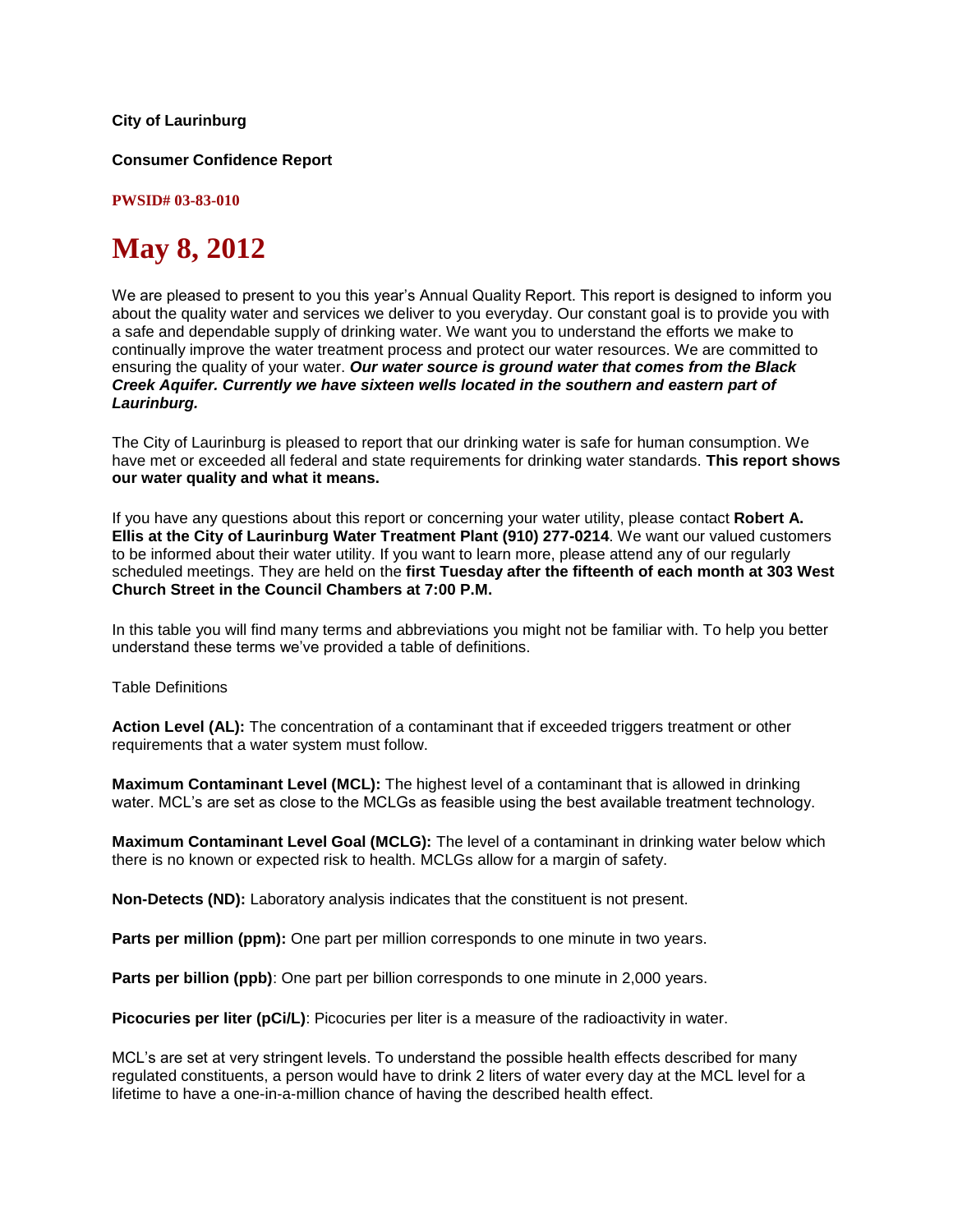The City of Laurinburg Water Department continuously monitors for contaminants in your drinking water according to Federal and State laws. This table shows the results of our monitoring for the period of January 1st to December 31st **2011** and the last test results of contaminants that were not due to be tested in **2011**. As water travels over the land or underground it can pick up substances.

|                                          |           |          | <b>Test Results</b> |          |           |                                                                                                                              |  |
|------------------------------------------|-----------|----------|---------------------|----------|-----------|------------------------------------------------------------------------------------------------------------------------------|--|
| Contaminant                              | Violation | Level    | Unit                | MCL      | MCL       | <b>Typical Source</b>                                                                                                        |  |
|                                          |           |          |                     | G        |           |                                                                                                                              |  |
|                                          | Y/N       | Detected | Measurement         |          |           |                                                                                                                              |  |
| <b>Radioactive Contaminants May 2011</b> |           |          |                     |          |           |                                                                                                                              |  |
| Radium 226                               | N         | 2.1      | pC/I                | 0        | 3         |                                                                                                                              |  |
| Radium 228                               | N         | 2.0      | pC/I                | $\Omega$ | 2         | Erosion of natural deposits                                                                                                  |  |
| Combined Radium                          | N         | 4.1      | pC/I                | 0        | 5         | Erosion of natural deposits                                                                                                  |  |
| Alpha emitters                           | N         | 7.8      | pC/I                | $\Omega$ | 15        | Erosion of natural deposits                                                                                                  |  |
| <b>Inorganic Contaminants May 2011</b>   |           |          |                     |          |           |                                                                                                                              |  |
| Fluoride                                 | N         | 0.94     | ppm                 | 4        | 4         | Erosion of natural deposits; water additive which promotes<br>strong teeth; discharge from fertilizer and aluminum factories |  |
| Lead (Sept. 2010)                        | N         | $3$      | ppb                 | 0        | $AL = 15$ | Corrosion of household plumbing systems, erosion of                                                                          |  |
| $90th$ Percentile                        |           |          |                     |          |           | natural deposits.                                                                                                            |  |
| Copper (Sept 2010)                       | N         | .087     | ppm                 | 1.3      |           | AL=1.3 Corrosion of household plumbing systems, erosion of                                                                   |  |
| $90th$ Percentile                        |           |          |                     |          |           | natural deposits. Leaching from wood preservatives                                                                           |  |

### **Unregulated Inorganic Contaminant**

| Contaminant (units) | Sample   | Your  | Proposed MCL |
|---------------------|----------|-------|--------------|
|                     | Date     | Water |              |
| Sulfate (ppm)       | 01/18/07 | 15    | 500          |

## **Water Characteristics Contaminants May 2011**

| Contaminant<br>(units) | <b>MCL/MRDL</b><br>Violation<br>Y/N | Your<br>Water | Secondary<br><b>MCL</b> |
|------------------------|-------------------------------------|---------------|-------------------------|
| *Sodium (ppm)          | N                                   | 31.1          | N/A                     |
| *pH                    | N                                   | 8.2           | N/A                     |

\*Secondary contaminants are substances that affect the taste, odor, and/or color of drinking water. They do not have any health effects and normally do not affect the safety of your water

As you can see by the table, our system had no violations. We're proud that your drinking water meets or exceeds all Federal and State requirements. We have learned through our monitoring and testing that some constituents have been detected. **The EPA has determined that your water is SAFE at these levels**.

All sources of drinking water are subject to potential contamination by substances that are naturally occurring or man made. These substances can be microbes, inorganic or organic chemicals and radioactive substances. **All drinking water, including bottled water, may be reasonably expected to contain at least small amounts of some contaminants. The presence of contaminants does not necessarily indicate that the water poses a health risk**.

More information about contaminants and potential health effects can be obtained by calling the **Environmental Protection Agency's Safe Drinking Water Hotline at 1-800-426-4791**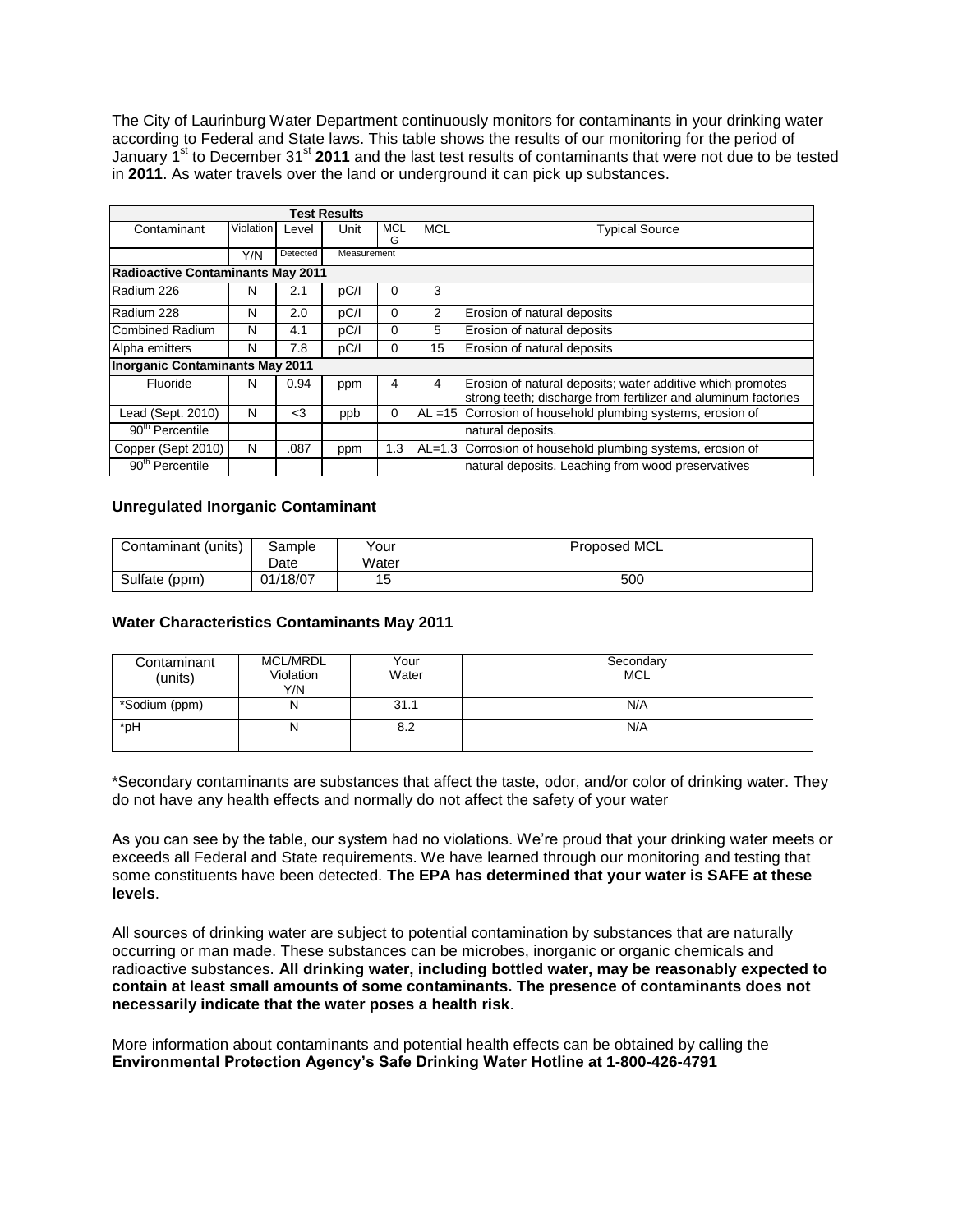The NC Department of Environment and Natural Resources (DENR), Public Water Supply (PWS) Section, Source Water Assessment Program (SWAP) conducted assessments for all drinking water sources across NC. The purpose of the assessments was to determine the susceptibility of each drinking water source (well or surface water intake) to Potential Contaminant Sources (PCSs). The results of the assessment are available in SWAP Assessment Reports that include maps, background information and a relative susceptibility rating of Higher, Moderate or Lower.

The relative susceptibility rating of each source for The City of Laurinburg was determined by combining the contaminant rating (number and location of PCSs within the assessment area) and the inherent vulnerability rating (i.e., characteristics or existing conditions of the well or watershed and its delineated assessment area.) The assessment findings are summarized in the table below:

| Source Name     | <b>Susceptibility Rating</b> |
|-----------------|------------------------------|
| Well #2         | Higher                       |
| Well #5         | Moderate                     |
| Well #6         | Higher                       |
| Well #7         | Moderate                     |
| Well #8         | Moderate                     |
| Well #9         | Moderate                     |
| Well #10        | Moderate                     |
| <b>Well #11</b> | Moderate                     |
| Well #12        | Moderate                     |
| Well #13        | Moderate                     |
| Well $#14$      | Higher                       |
| <b>Well #15</b> | Higher                       |
| Well #16        | Moderate                     |
| Well #17        | Higher                       |
| Well #18        | Higher                       |
| Well #19        | Higher                       |

### **SWAP Results**

The complete SWAP Assessment report for The City of Laurinburg may be viewed on the Web at: <http://www.deh.enr.state.nc.us/pws/swap> . To obtain a printed copy of this report, please mail a written request to: Source Water Assessment Program – Report Request, 1634 Mail Service Center, Raleigh NC 27699-1634, or email request to [swap@ncmail.net.](mailto:swap@ncmail.net) Please indicate your system name, PWSID #03-83- 010 and provide your name, mailing address and phone number. If you have any questions about the SWAP report please contact the Source Water Assessment staff by phone at 919-715-2633.

It is important to understand that susceptibility rating of "higher" does not imply poor water quality, only the systems' potential to become contaminated by PCS's in the assessment area

In our continuing efforts to maintain a safe and dependable water supply it may be necessary to make improvements in your water system.

"If present, elevated levels of lead can cause serious health problems, especially for pregnant women and young children. Lead in drinking water is primarily from materials and components associated with service lines and home plumbing. City of Laurinburg is responsible for providing high quality drinking water, but cannot control the variety of materials used in plumbing components. When your water has been sitting for several hours, you can minimize the potential for lead exposure by flushing your tap for 30 seconds to 2 minutes before using water for drinking or cooking. If you are concerned about lead in your water, you may wish to have your water tested. Information on lead in drinking water, testing methods, and steps you